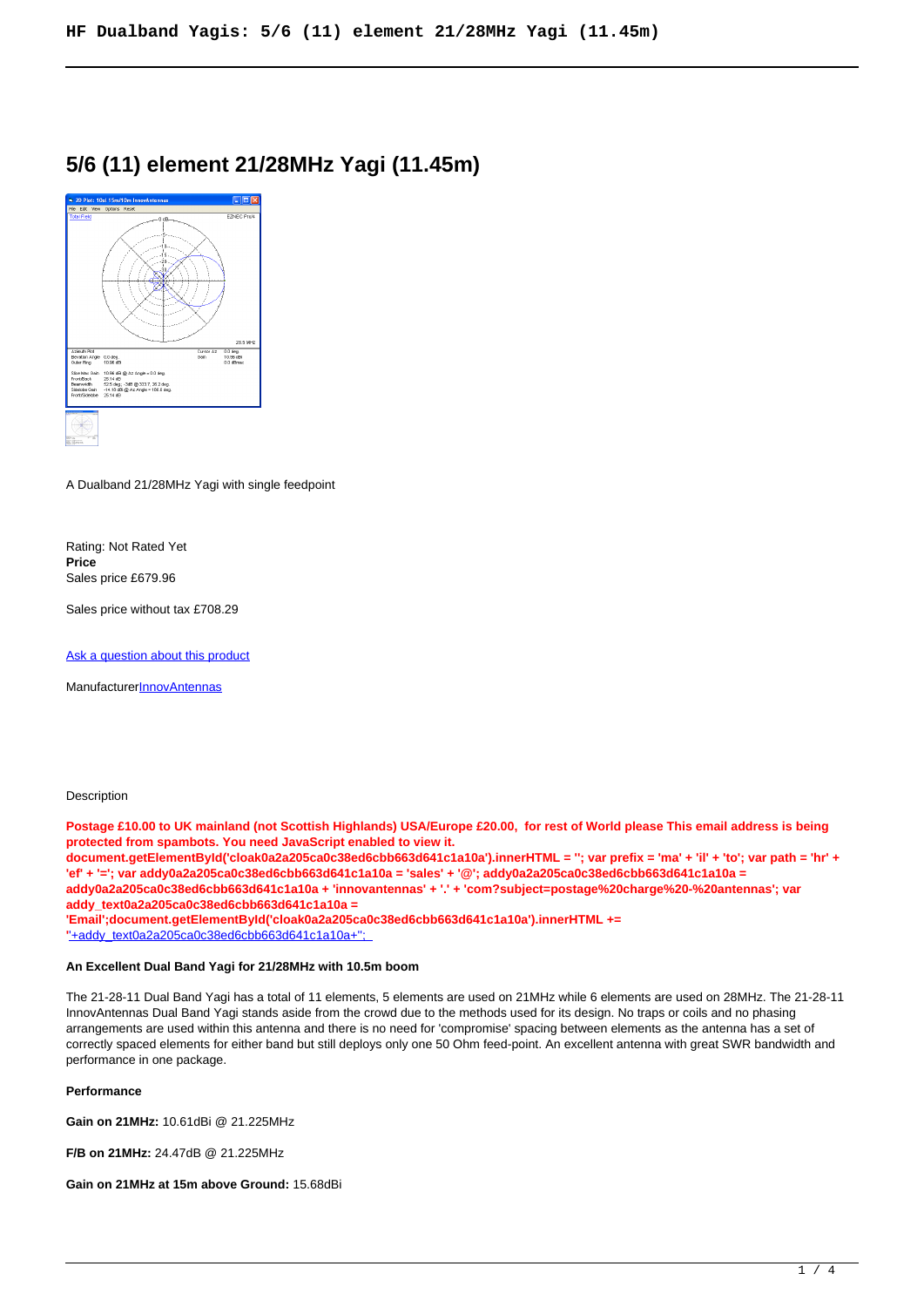**Gain on 28MHz:** 10.96dBi @ 28.400MHz **F/B on 28MHz:** 25.14dB @ 28.400MHz **Gain on 28MHz at 10m above Ground:** 16.04dBi **Power Rating:** 5kw+ **SWR 21MHz:** Below 1.2:1 from 21.00MHz to 21.450MHz **SWR 28MHz:** Below 1.4:1 from 28.000MHz to 28.600MHz **Boom Length:** 11.456m **Weight:** 17.17Kg / 37.84LB **Wind Load:** 0.64 Square metres / 6.94 Square ft **Turning Radius:** 7.604m / 24.95ft **Wind Survival:** 122KPH / 76MPH

#### **Specification**

This antenna deploys elements tapering from 3/4 inch (19.05mm) to 1/2 inch (12.7mm) for 21MHz with elements starting at 5/8 inch (15.88mm) tapering through 3/8 inch (9.525mm) for 28MHz . The antenna has fully insulated elements which will ensure continuous, high performance for many years to come. Boom to mast brackets are included with all antennas which will support 2 inch (50mm) masts. **Boom is 1.75 inch square 10SWG aluminum** and a **Kevlar boom guy is supplied** along with **Stainless Steel turnbuckles** for adjustment.

Our antennas are constructed with the best quality materials in order that the best mechanical construction can be achieved, not the cheapest and most profitable! Even a digital caliper is used to measure the elements during production to help ensure the best possible results when installed.

Note: Much development time has gone into our antennas, not just on basic electromagnetic design, we are able to model the effect of insulators, booms and other objects to ensure the make-up of our antennas has least effect on performance and pattern degradation. More information can be found [here](module-guide.html)

- **Marine grade Stainless Steel Fittings**
- **Original Stauff Insulation clamps**
- **Mill finished boom and elements for highest levels of accuracy**



#### **Azimuth Plot 21MHz**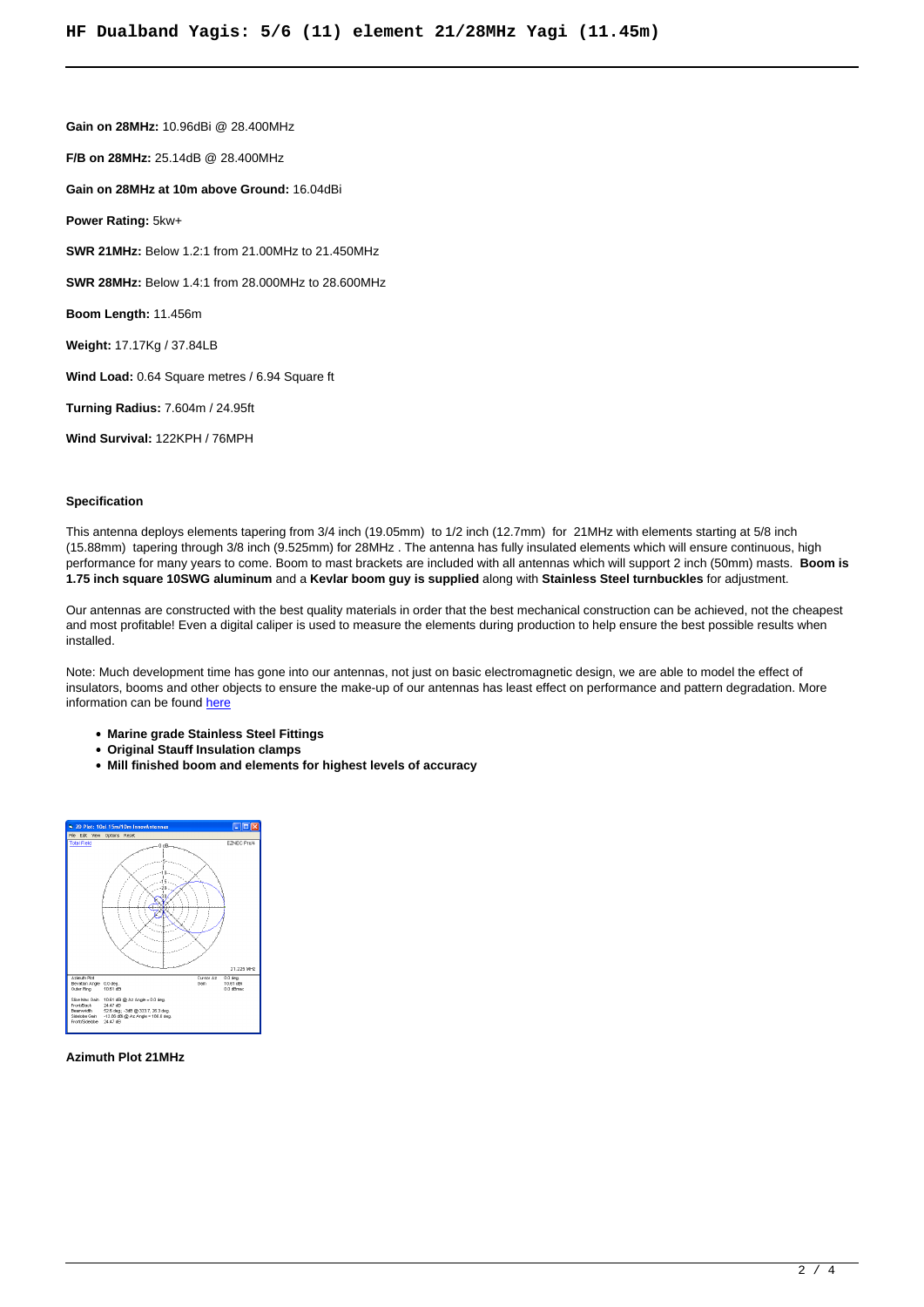

### **Azimuth Plot 28MHz**



# **Elevation Plot 21MHz (15m above ground)**



# **Elevation Plot 28MHz (15m above ground)**



## **SWR 21MHz**